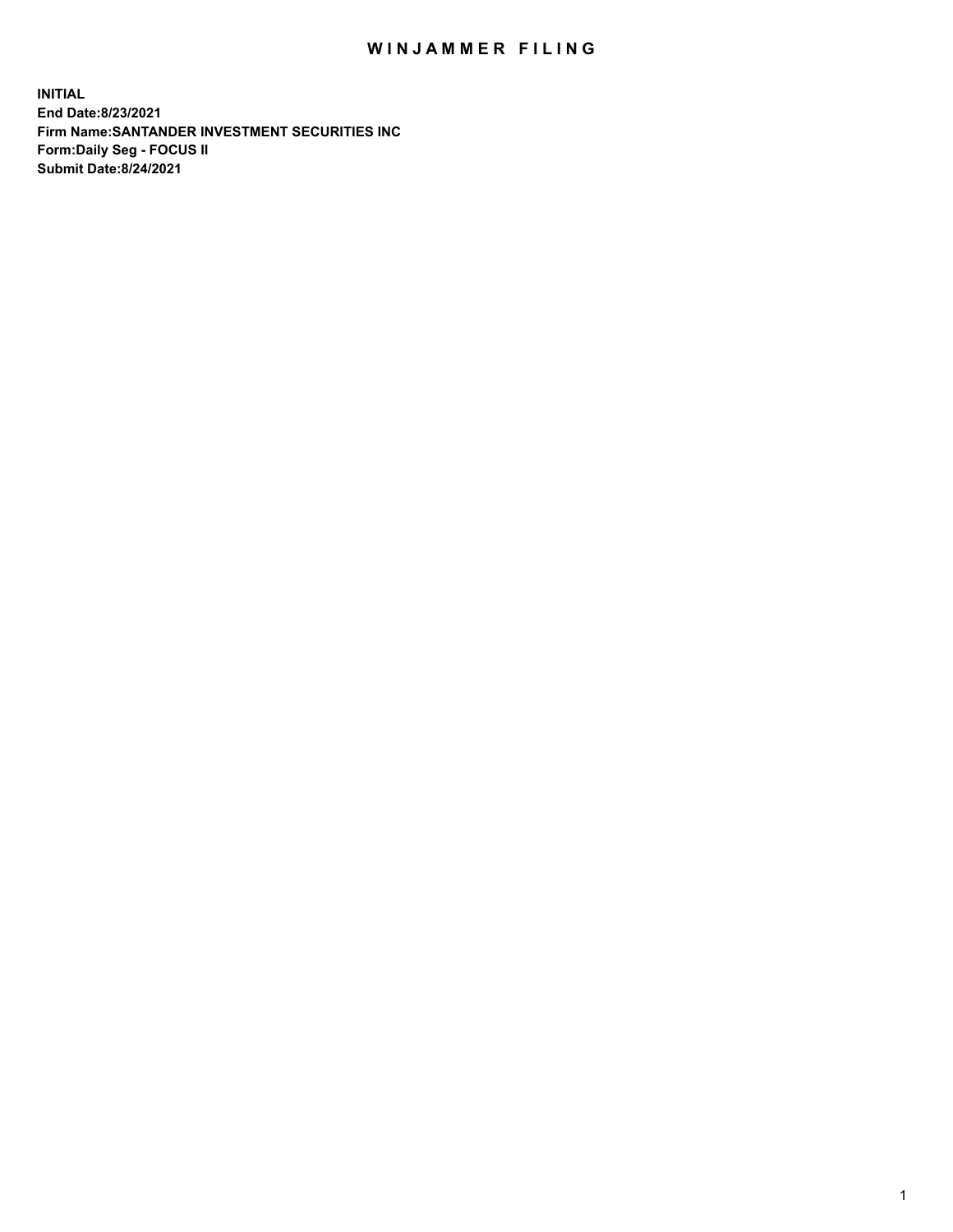**INITIAL End Date:8/23/2021 Firm Name:SANTANDER INVESTMENT SECURITIES INC Form:Daily Seg - FOCUS II Submit Date:8/24/2021 Daily Segregation - Cover Page**

| $0091090001 - 00101 + 090$                                                        |                                            |
|-----------------------------------------------------------------------------------|--------------------------------------------|
| Name of Company                                                                   | <b>SANTANDER INVESTMENT</b>                |
| <b>Contact Name</b>                                                               | <b>SECURITIES INC</b><br><b>Richard Ro</b> |
| <b>Contact Phone Number</b>                                                       | (212) 350-3662                             |
| <b>Contact Email Address</b>                                                      | richard.ro@santander.us                    |
| FCM's Customer Segregated Funds Residual Interest Target (choose one):            |                                            |
| a. Minimum dollar amount: ; or                                                    | 70,000,000                                 |
| b. Minimum percentage of customer segregated funds required:%; or                 | $\overline{\mathbf{0}}$                    |
| c. Dollar amount range between: and; or                                           | 0 <sub>0</sub>                             |
| d. Percentage range of customer segregated funds required between: % and %.       | 0 <sub>0</sub>                             |
| FCM's Customer Secured Amount Funds Residual Interest Target (choose one):        |                                            |
| a. Minimum dollar amount: ; or                                                    | $\overline{\mathbf{0}}$                    |
| b. Minimum percentage of customer secured funds required:%; or                    | $\underline{\mathbf{0}}$                   |
| c. Dollar amount range between: and; or                                           | 0 <sub>0</sub>                             |
| d. Percentage range of customer secured funds required between: % and %.          | 0 <sub>0</sub>                             |
| FCM's Cleared Swaps Customer Collateral Residual Interest Target (choose one):    |                                            |
| a. Minimum dollar amount: ; or                                                    | $\overline{\mathbf{0}}$                    |
| b. Minimum percentage of cleared swaps customer collateral required:%; or         | $\underline{\mathbf{0}}$                   |
| c. Dollar amount range between: and; or                                           | 0 <sub>0</sub>                             |
| d. Percentage range of cleared swaps customer collateral required between:% and%. | 00                                         |

Attach supporting documents CH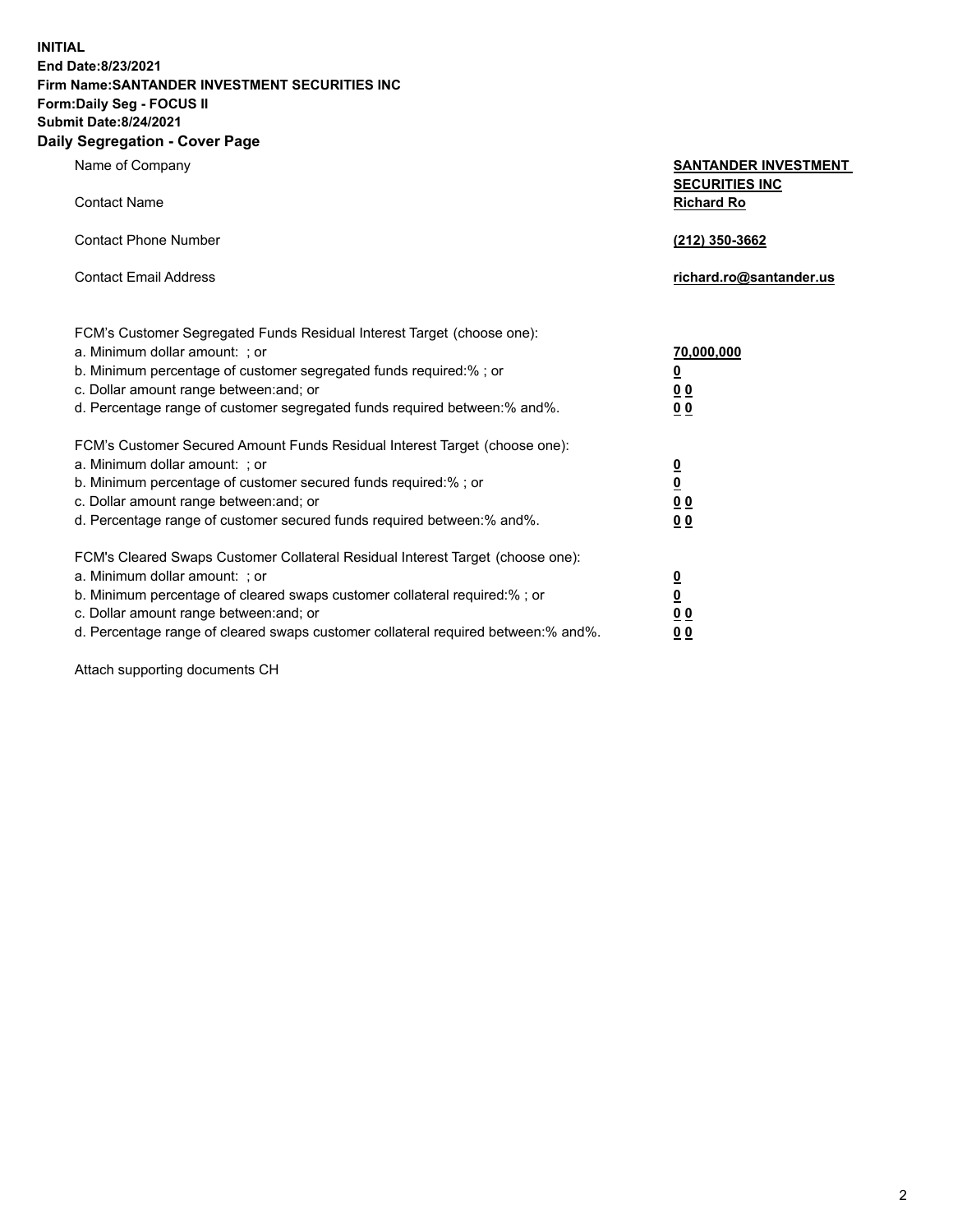**INITIAL End Date:8/23/2021 Firm Name:SANTANDER INVESTMENT SECURITIES INC Form:Daily Seg - FOCUS II Submit Date:8/24/2021 Daily Segregation - Secured Amounts**

|     | Foreign Futures and Foreign Options Secured Amounts                                         |                   |
|-----|---------------------------------------------------------------------------------------------|-------------------|
|     | Amount required to be set aside pursuant to law, rule or regulation of a foreign            | $0$ [7305]        |
|     | government or a rule of a self-regulatory organization authorized thereunder                |                   |
| 1.  | Net ledger balance - Foreign Futures and Foreign Option Trading - All Customers             |                   |
|     | A. Cash                                                                                     | $0$ [7315]        |
|     | B. Securities (at market)                                                                   | $0$ [7317]        |
| 2.  | Net unrealized profit (loss) in open futures contracts traded on a foreign board of trade   | $0$ [7325]        |
| 3.  | Exchange traded options                                                                     |                   |
|     | a. Market value of open option contracts purchased on a foreign board of trade              | $0$ [7335]        |
|     | b. Market value of open contracts granted (sold) on a foreign board of trade                | $0$ [7337]        |
| 4.  | Net equity (deficit) (add lines 1. 2. and 3.)                                               | $0$ [7345]        |
| 5.  | Account liquidating to a deficit and account with a debit balances - gross amount           | $0$ [7351]        |
|     | Less: amount offset by customer owned securities                                            | 0 [7352] 0 [7354] |
| 6.  | Amount required to be set aside as the secured amount - Net Liquidating Equity              | $0$ [7355]        |
|     | Method (add lines 4 and 5)                                                                  |                   |
| 7.  | Greater of amount required to be set aside pursuant to foreign jurisdiction (above) or line | $0$ [7360]        |
|     | 6.                                                                                          |                   |
|     | FUNDS DEPOSITED IN SEPARATE REGULATION 30.7 ACCOUNTS                                        |                   |
| 1.  | Cash in banks                                                                               |                   |
|     | A. Banks located in the United States                                                       | $0$ [7500]        |
|     | B. Other banks qualified under Regulation 30.7                                              | 0 [7520] 0 [7530] |
| 2.  | <b>Securities</b>                                                                           |                   |
|     | A. In safekeeping with banks located in the United States                                   | $0$ [7540]        |
|     | B. In safekeeping with other banks qualified under Regulation 30.7                          | 0 [7560] 0 [7570] |
| 3.  | Equities with registered futures commission merchants                                       |                   |
|     | A. Cash                                                                                     | $0$ [7580]        |
|     | <b>B.</b> Securities                                                                        | $0$ [7590]        |
|     | C. Unrealized gain (loss) on open futures contracts                                         | $0$ [7600]        |
|     | D. Value of long option contracts                                                           | $0$ [7610]        |
|     | E. Value of short option contracts                                                          | 0 [7615] 0 [7620] |
| 4.  | Amounts held by clearing organizations of foreign boards of trade                           |                   |
|     | A. Cash                                                                                     | $0$ [7640]        |
|     | <b>B.</b> Securities                                                                        | $0$ [7650]        |
|     | C. Amount due to (from) clearing organization - daily variation                             | $0$ [7660]        |
|     | D. Value of long option contracts                                                           | $0$ [7670]        |
|     | E. Value of short option contracts                                                          | 0 [7675] 0 [7680] |
| 5.  | Amounts held by members of foreign boards of trade                                          |                   |
|     | A. Cash                                                                                     | 0 [7700]          |
|     | <b>B.</b> Securities                                                                        | $0$ [7710]        |
|     | C. Unrealized gain (loss) on open futures contracts                                         | $0$ [7720]        |
|     | D. Value of long option contracts                                                           | $0$ [7730]        |
|     | E. Value of short option contracts                                                          | 0 [7735] 0 [7740] |
| 6.  | Amounts with other depositories designated by a foreign board of trade                      | $0$ [7760]        |
| 7.  | Segregated funds on hand                                                                    | $0$ [7765]        |
| 8.  | Total funds in separate section 30.7 accounts                                               | $0$ [7770]        |
| 9.  | Excess (deficiency) Set Aside for Secured Amount (subtract line 7 Secured Statement         | $0$ [7380]        |
|     | Page 1 from Line 8)                                                                         |                   |
| 10. | Management Target Amount for Excess funds in separate section 30.7 accounts                 | $0$ [7780]        |
| 11. | Excess (deficiency) funds in separate 30.7 accounts over (under) Management Target          | $0$ [7785]        |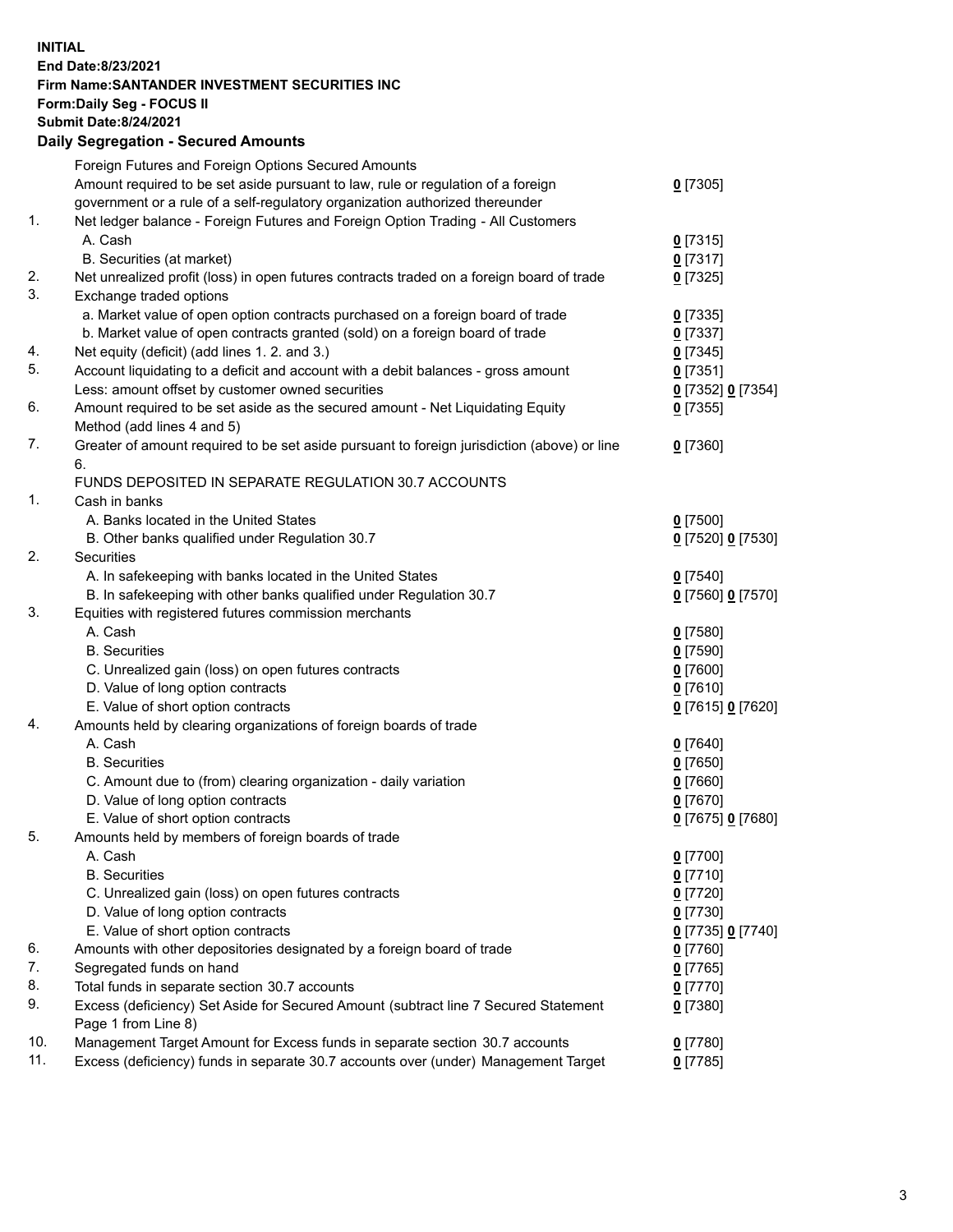| <b>INITIAL</b> | End Date: 8/23/2021<br><b>Firm Name: SANTANDER INVESTMENT SECURITIES INC</b><br><b>Form:Daily Seg - FOCUS II</b><br><b>Submit Date:8/24/2021</b> |                       |
|----------------|--------------------------------------------------------------------------------------------------------------------------------------------------|-----------------------|
|                | Daily Segregation - Segregation Statement                                                                                                        |                       |
|                | SEGREGATION REQUIREMENTS(Section 4d(2) of the CEAct)                                                                                             |                       |
| 1.             | Net ledger balance                                                                                                                               |                       |
|                | A. Cash                                                                                                                                          | 2,410,048,446 [7010]  |
|                | B. Securities (at market)                                                                                                                        | $0$ [7020]            |
| 2.             | Net unrealized profit (loss) in open futures contracts traded on a contract market                                                               | -257,107,350 [7030]   |
| 3.             | Exchange traded options                                                                                                                          |                       |
|                | A. Add market value of open option contracts purchased on a contract market                                                                      | 29,780,040 [7032]     |
|                | B. Deduct market value of open option contracts granted (sold) on a contract market                                                              | -41,556,434 [7033]    |
| 4.             | Net equity (deficit) (add lines 1, 2 and 3)                                                                                                      | 2,141,164,702 [7040]  |
| 5.             | Accounts liquidating to a deficit and accounts with                                                                                              |                       |
|                | debit balances - gross amount                                                                                                                    | $0$ [7045]            |
|                | Less: amount offset by customer securities                                                                                                       | $0$ [7047] $0$ [7050] |
| 6.             | Amount required to be segregated (add lines 4 and 5)                                                                                             | 2,141,164,702 [7060]  |
|                | FUNDS IN SEGREGATED ACCOUNTS                                                                                                                     |                       |
| 7.             | Deposited in segregated funds bank accounts                                                                                                      |                       |
|                | A. Cash                                                                                                                                          | 306,832,464 [7070]    |
|                | B. Securities representing investments of customers' funds (at market)                                                                           | $0$ [7080]            |
|                | C. Securities held for particular customers or option customers in lieu of cash (at                                                              | $0$ [7090]            |
|                | market)                                                                                                                                          |                       |
| 8.             | Margins on deposit with derivatives clearing organizations of contract markets                                                                   |                       |
|                | A. Cash                                                                                                                                          | 1,910,191,556 [7100]  |
|                | B. Securities representing investments of customers' funds (at market)                                                                           | $0$ [7110]            |
|                | C. Securities held for particular customers or option customers in lieu of cash (at                                                              | $0$ [7120]            |
| 9.             | market)                                                                                                                                          |                       |
| 10.            | Net settlement from (to) derivatives clearing organizations of contract markets<br>Exchange traded options                                       | 7,457,446 [7130]      |
|                | A. Value of open long option contracts                                                                                                           | 29,780,040 [7132]     |
|                | B. Value of open short option contracts                                                                                                          | 41,556,434 [7133]     |
| 11.            | Net equities with other FCMs                                                                                                                     |                       |
|                | A. Net liquidating equity                                                                                                                        | $0$ [7140]            |
|                | B. Securities representing investments of customers' funds (at market)                                                                           | $0$ [7160]            |
|                | C. Securities held for particular customers or option customers in lieu of cash (at                                                              | $0$ [7170]            |
|                | market)                                                                                                                                          |                       |
| 12.            | Segregated funds on hand                                                                                                                         | $0$ [7150]            |
| 13.            | Total amount in segregation (add lines 7 through 12)                                                                                             | 2,212,705,072 [7180]  |
| 14.            | Excess (deficiency) funds in segregation (subtract line 6 from line 13)                                                                          | 71,540,370 [7190]     |
| 15.            | Management Target Amount for Excess funds in segregation                                                                                         | 70,000,000 [7194]     |
| 16.            | Excess (deficiency) funds in segregation over (under) Management Target Amount                                                                   | 1,540,370 [7198]      |
|                | Excess                                                                                                                                           |                       |